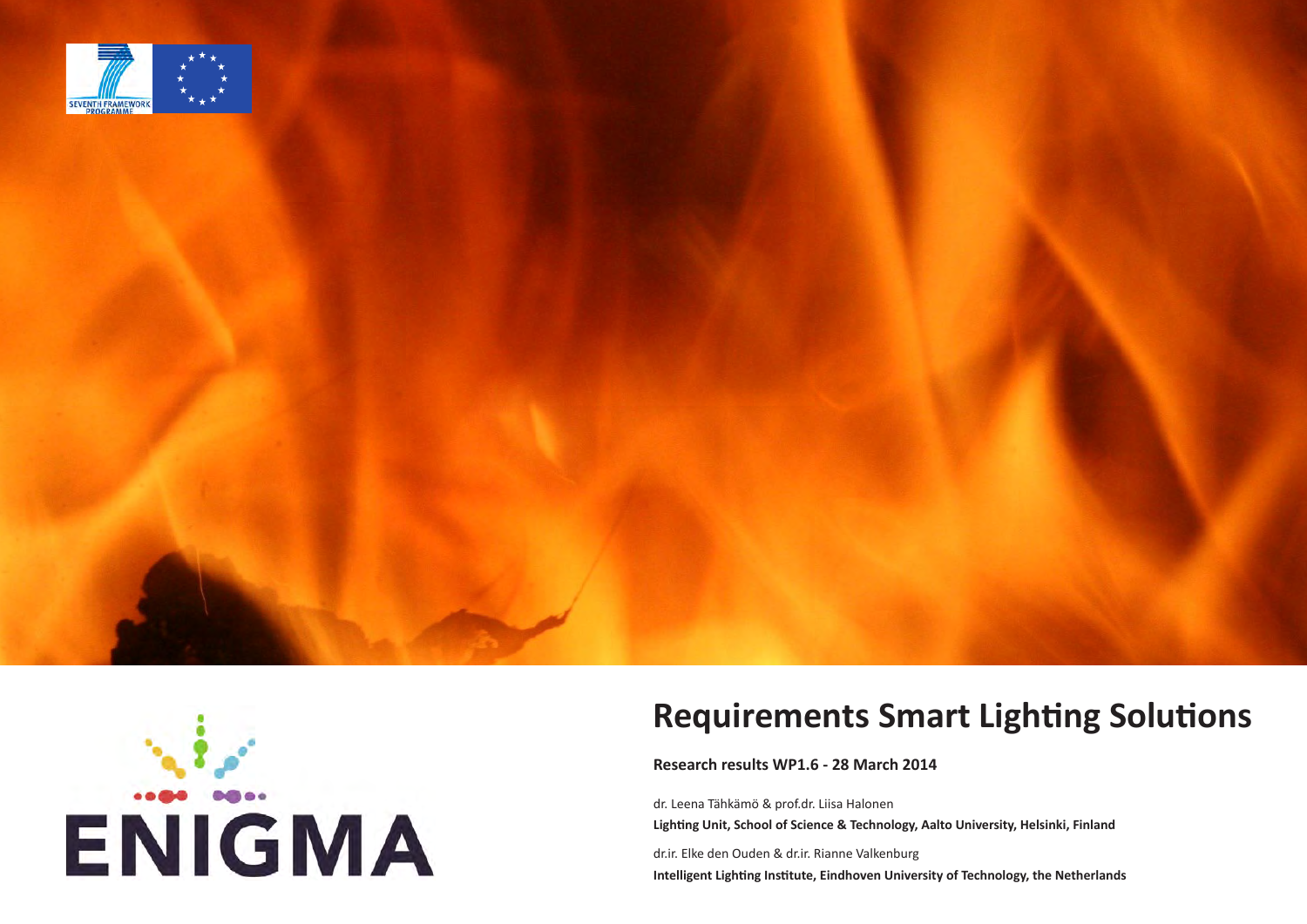



# **Contents**

| <b>Introduction</b>                                       | 4  |
|-----------------------------------------------------------|----|
| The ENIGMA project                                        | 5  |
| From desired societal impact to functional requirements   | 9  |
| Towards smart city services                               | 11 |
| <b>Functional requirements</b>                            | 13 |
| Adaptability                                              | 14 |
| Interactivity                                             | 14 |
| Modifiability                                             | 15 |
| Modularity                                                | 15 |
| <b>Openness</b>                                           | 15 |
| Towards assessment criteria for the evaluation of tenders | 17 |
| Proposed assessment criteria                              | 18 |
| <b>Appendices</b>                                         | 21 |
| Results of the workshop to collect requirements           | 22 |



**The ENIGMA project is funded by the European Commission under the 7th Framework Programme.**

**Disclaimer**: This report presents the views of the authors, and do not necessarily reflect the official European Commission's view on the subject.

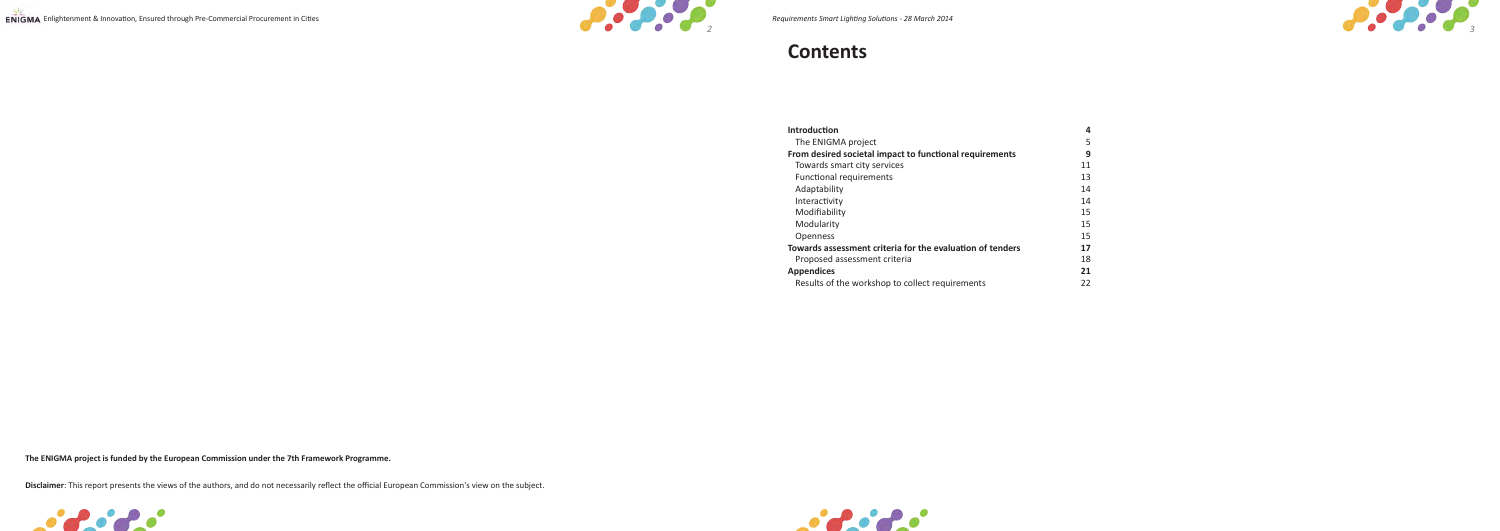



# **The ENIGMA project**

### **Introduction**

Led by Eindhoven, ENIGMA aims to implement a joint transnational pre-com mercial procurement (PCP)procedure in the field of lighting.

The project's partner cities Eindhoven, Malmö, Stavanger, Espoo and Bassano del Grappa, will define a common public lighting challenge and launch a European call for solutions. After initial research and idea screenings, possible solutions will be piloted in real life environments within each partner city.

Over the course of three years, this piloting process will be accompanied by knowledge exchanges and learning through visits between the participating municipalities and through in situ and online courses in PCP development and management.

While lighting will be ENIGMA's main theme, related issues such as energy efficiency, safety and cultural heritage will also be taken into consideration accord ing to the specific requirements of each pilot site.

### **Partner cities**

In the ENIGMA project the five partners cities will jointly procure a smart lighting solution and implement it in a pilot area.

### **Eindhoven**

With a population of 220,000 inhabit ants, the city of Eindhoven is the 5th largest municipality in The Netherlands. As a knowledge based and innovation oriented city, Eindhoven focuses on cre ating the needed support structures in the domains of innovation, labour mar ket, technology development and busi ness development. The municipality has a political ambition to become a Living Lab for innovative technology solutions, a smart city, dramatically improving the quality of life of its citizens.

### **Malmö**

Malmö is Sweden's third largest city and the commercial centre of southern Sweden. The municipality has had a strong focus on creating a safe, attrac tive and environmentally aware city, a city where the citizens feel safe using public areas. The last decade has seen Malmö consciously reinventing itself as a sustainable multi-cultural city. The local authority has given priority to activities aimed at creating a green, attractive and environmentally aware city, and has gained international recognition for its undertaken efforts.

### **Espoo**

Located in the western part of the Helsinki Metropolitan Region and with a population of 260,000 inhabitants, Espoo is the second largest city in Finland. It has the largest concentration of science and innovation facilities in Northern Eu rope, belonging to the famous Otaniemi – Keilaniemi – Tapiola triangle. Espoo, together with the other cities, universi ties, research centres and industry in the Helsinki Region operates already as a EU Smart Region, pioneering several Europe 2020 high-level innovation develop ments, particularly in the field of lighting.

### **Stavanger**

Located on the South West coast of Norway, the City of Stavanger and its 130.000 inhabitants represent the country's most densely populated munic ipality. Stavanger is the 4th largest city in Norway, known as the "Oil Capitol" since the oil industry is located here. The local authority has focus on being a healthy and sustainability city and has given priority to establish a strong green structure, where walk ways are an im portant part. Stavanger also underlines the importance of combining energy efficiency, urban design and public safety when it comes to upgrading of the light ing systems.

### **Bassano**

Bassano del Grappa is a historic city belonging to the Province of Vicenza, lo cated in the Veneto Region, in North East Italy. The management of public lighting is an increasingly important topic within the city administration, as the municipal ity is aiming to quickly adapt to new EU and Italian legislation in this field. Due to its cultural heritage, the city is looking to combine within its public lighting solu tions energy efficiency considerations with the need to highlight its historic city centre.



**Introduction**





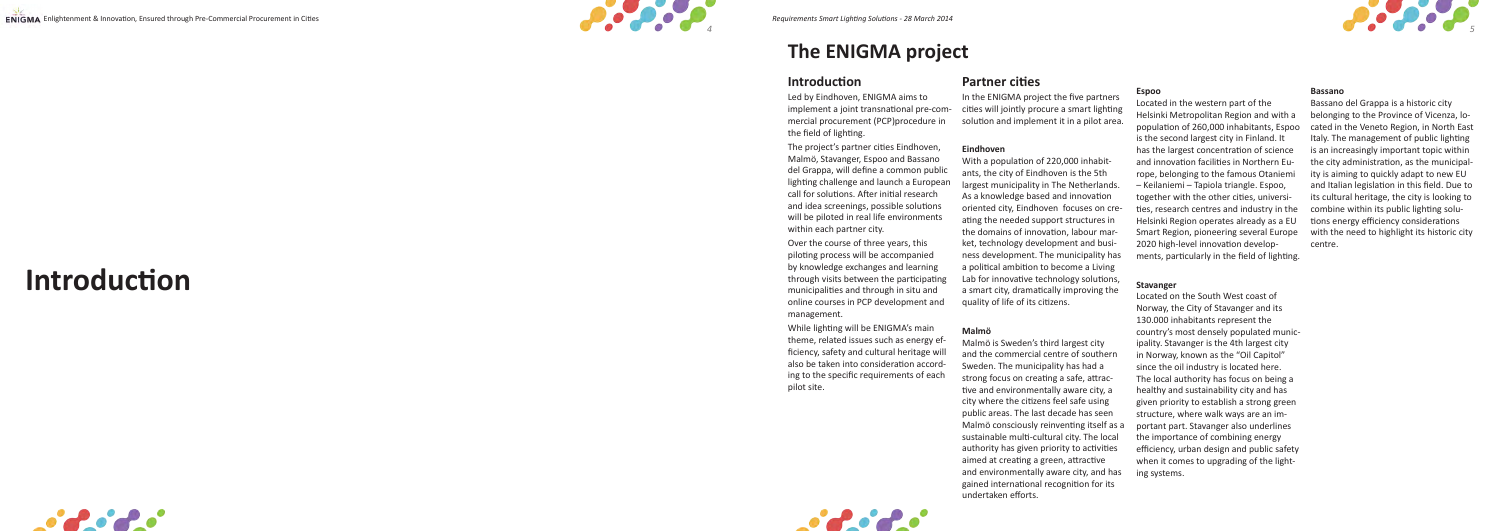







To upgrade their public lighting infrastructure and system, using ICT solutions, to enable cities to offer a wide range of intelligent and integrated services benefiting society and individua<sup>l</sup> citizens and bringing the cities closer to the ambition of becoming Smart Cities.

Work Package 1 starts from the defined common challenge and commences work on the definition of the stateof-the-art in innovative urban lighting solutions and the creation of a joint ambition for smart urban lighting systems, bringing together the common challenge and the 5 sets of individual needs and contexts.

This work package gathers existing experience and knowledge on societal needs and related innovation opportunities in the lighting domain from both within the partners and from other sources and use this to synthesise an ambition suitable for use across European national boundaries. This process focuses on the societal impact specification of the smart lighting solution to achieve Cities' societal ambitions.

Work package 1 provides input for the preparation of the joint PCP.

### **Common challenge**

The aim of the ENIGMA project is to procure a public lighting infrastructure as a carrier to improve societal health. Public lighting and public infrastructure can play a significant role in achieving ambitions of cities to reach significant improvements on energy consumption, public safety and crowd control, traffic management and quality of life. Lighting is also a useful instrument in making the city an attractive place to live.

The partner cities have defined as common challenge for the joint PCP process:



## **Work package 1: From common challenge to individual needs**



### **Requirements & assessment criteria**

This report presents the outcomes of the Task 1.6 in the ENIGMA project. The initial trigger for PCP is a need that the procurer wants to be solved and there are no solutions for that available on the market at the moment. In ENIGMA, the needs of the procurers, i.e., the cities (Bassano del Grappa, Eindhoven, Espoo, Malmö, Stavanger) have been identified earlier in the work package (WP) 1.

The societal needs of the cities in general and the needs in the specific pilot areas within the cities have been round up in Task 1.2 (Deep dives on societal needs). The needs have been identified in Task 1.3, and the desired societal impacts have been reported in Task 1.4. These identified needs are used as inputs for the functional requirements and a proposal for assessment criteria for the tender in Task 1.6. Tasks 1.1 and 1.5 provide information on the state-of-the-art and the current and near-future solutions in public lighting. These pieces of information are used as inputs in Task 1.6.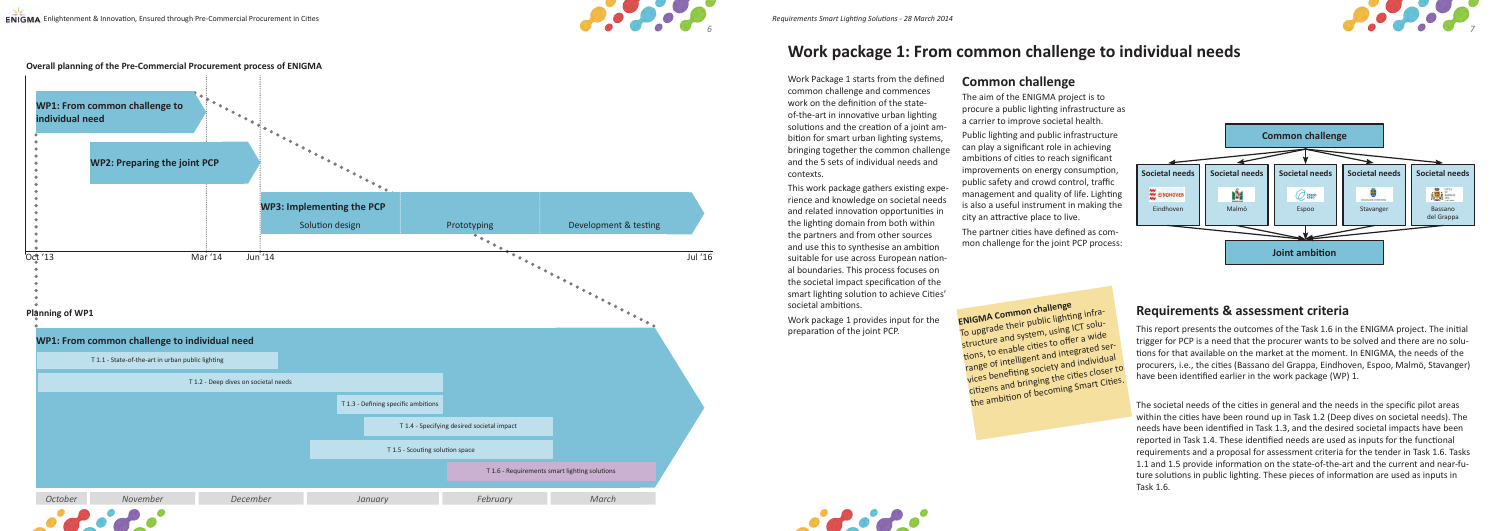$(9) 69 (7) 6) 0 (5)$ 







# **From desired societal impact to functional requirements**

The functional requirements have been identified on the basis of the desired societal impacts (den Ouden, Valkenburg, Tähkämö, Halonen 2014). The needs of the cities were developed into two main themes: a vibrant city and a sustainable city (please refer to the report of WP1.4 for the detailed description). The ambitions are:

Furthermore the functional requirements are build upon the report 'scouting solution space' (Schreuder, Ambrosiussen, Erkamp, Hogema, Nauta, 2014). The report provides an overview of the transition of an industry focussing on lighting products to ultimately smart city services (please refer to the report of WP1.5 for the detailed description).

The functional requirements presented in this report are based on the earlier WP 1 reports and the inputs partners provided in the workshop 15 January 2014 in Stavanger (provided in Appendix). The inputs directly from the partners were collected to comprehend their views on the smart ICT-based lighting solution that will be implemented within the ENIGMA project.





| A vibrant city                                                                                                                                                 |                       |                               | A sustainable city                                                                                                                                        |                                   |                     |
|----------------------------------------------------------------------------------------------------------------------------------------------------------------|-----------------------|-------------------------------|-----------------------------------------------------------------------------------------------------------------------------------------------------------|-----------------------------------|---------------------|
| A vibrant city that is enjoyable to live in with all the activities, facilities and urban<br>environment and where economic situation is good if not thriving. |                       |                               | A sustainable city where the environment is respected and preserved without<br>compromising the quality of life of the citizens and the economic climate. |                                   |                     |
| <b>Active &amp; healthy citizens</b>                                                                                                                           | Good economic climate | <b>Strong social networks</b> | Social wealth                                                                                                                                             | <b>Caring for the environment</b> | Sustainable economy |

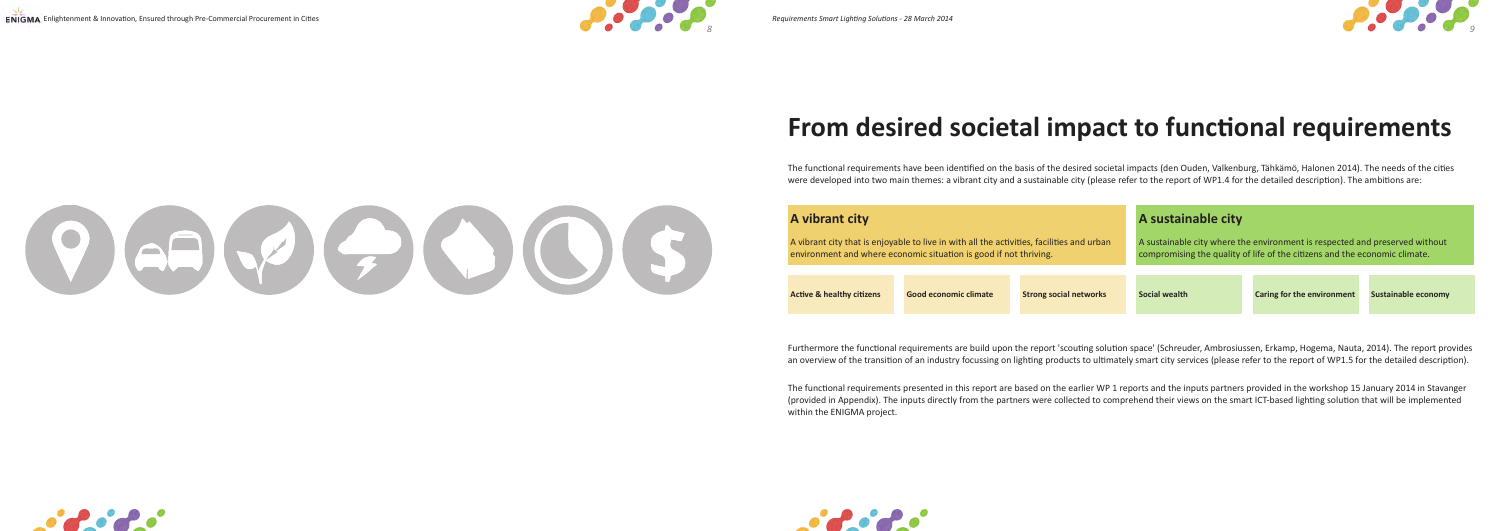

**Deep dives on societal needs (WP1.2) Defining specific ambitions (WP1.3) Specifying desired societal impact (WP1.4)**

> **Functional requirements for smart ICT-based lighting system**



The ENIGMA partner cities have defined common societal needs related to smart lighting. As an example, several extracts of the ENIGMA report "Specifying Desired Societal Impact" show what needs should be addressed.



# **Towards smart city services**

The common challenge for ENIGMA partner cities is to upgrade their public lighting infrastructure and system, using ICT solutions, to enable cities to offer a wide range of intelligent and integrated services benefiting society and individual citizens and bringing the cities closer to the ambition of becoming Smart Cities.

Based on: © Den Ouden, Valkenburg, Aarts (2014). **Cities.** Cities.

ENIGMA Enlightenment & Innovation, Ensured through Pre-Commercial Procurement in Cities *Requirements Smart Lighting Solutions - 28 March 2014* 

- *• "the right light at the right place"; • "people becoming aware of all the things the city has to offer"; • "providing an inviting atmosphere for people to be and meet each other"; • "encouraging people to spend time outside and take care of their nearby environment together";*
- *• "providing an enjoyable outdoor environment people are encouraged to spend time outside and take care of their nearby environment together; encourage sustainable behaviour".*

Addressing these needs is vital for becoming vibrant and sustainable cities, which is a path towards becoming Smart

*Service Design Based on Smart Urban Lighting. Open Innovation 2.0, Yearbook 2014. Luxemburg: European* 

*Commission (forthcoming).*

 $\mathcal{L}$  ,  $\mathcal{L}$  ,  $\mathcal{L}$  ,  $\mathcal{L}$ 

Fulfilling these needs requires a step change in smart ICT based lighting systems. Innovative lighting solutions integrate services, ICT data applications, devices and/or infrastructure towards meaningful applications that contribute to desired societal impact.

Large-scale applications of smart city solutions are still very limited in number. This is caused by difficulties in integrating solutions (e.g. proprietary protocols), focus on cost instead of value, difficulties in developing appropriate business models, and a focus on quantity of light instead of quality of light.

With ENIGMA, the ENIGMA partner cities want to achieve a breakthrough in development towards smart city solutions through a joint Pre-Commercial Procurement (PCP). The ENIGMA project will be able to make a first step using smart ICT-based lighting systems to develop meaningful applications to address the partner cities' societal needs.

### **Smart ICT-based lighting systems**

The transition from regular lighting systems to smart ICT-based lighting systems requires adaptation of all four layers of the model on the previous page:

- On the infrastructural level ICT networks need to be added to the power networks that are already in use for lighting. This can be either wired and wireless communication networks.
- On the devices level new modules will be needed to add local intelligence to the system. Next to the light sources, controls and luminaires also different types of sensors and communication interfaces are needed.
- The data level is already a new level for innovative lighting solutions, that is specifically adding ICT aspects, such as data and (software) applications
- The services level can only be integrated in the total system when it is ICT based. The services can be of various kinds, including the more lighting related services as maintenance and asset management, but also smart city services such as enhanced mobility, energy etc.

### **Collaborative business models**

The transition towards smart ICT-based lighting systems also requires rethinking of business models. A number of aspects need to be addressed:

- The addition of ICT-based systems to public lighting provides new business opportunities. It can be expected that value adding services will bring in revenues that enable further investments in new modules and infrastructure.
- As the total solution is not yet brought to market by a single company, it is to be expected that a consortium of various companies is needed to provide a smart ICT-based lighting system. Within the consortium new business models are needed to ensure a sustainable business for all parties involved.
- The solution needs to provide a sound business case for the short and longer term. Not only for the companies that bring the system to market, but also for the cities that will want to adapt the system to future needs and upcoming technologies.

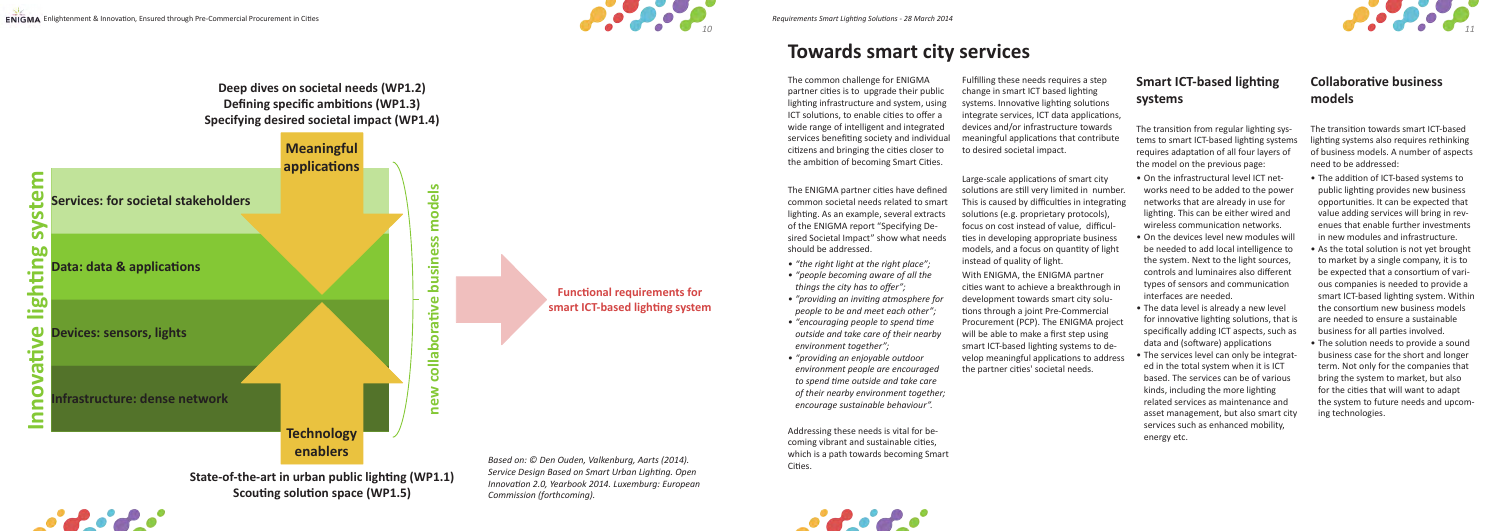



# **Functional requirements**

Five functional requirements are identified so that the smart ICT-based lighting system is able to fulfil the needs of the cities and pilot areas, and allows the transition from lighting products to smart city services.





The smart ICT-based lighting system needs to be modular in order to fit the design of the installation to specific needs and to facilitate the maintenance of the system.



# **Modifiability**

The smart ICT-based lighting system needs to be modifiable in order to upgrade or extend the system if needed to make it future-proof.

# **Interactivity**

The smart ICT-based lighting system needs to be interactive in order to enable the people to control and "play" with the light.

# **Adaptability**

The smart ICT-based lighting system needs to be adaptable in order to enable changing the lighting settings according to the varying needs of diverse users and contexts.

## **Openness**

The smart ICT-based lighting system needs to be open in order to connect it to other systems and to enable other systems to connect with the lighting system.



# **Modularity**



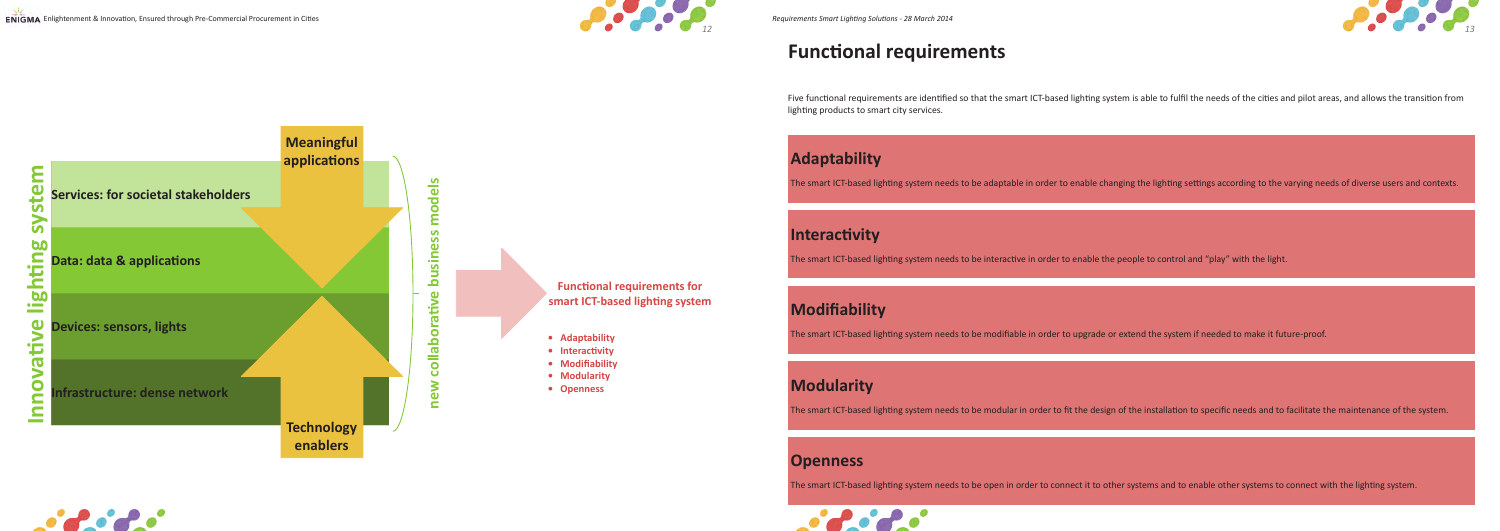

The smart ICT-based lighting system needs to be adaptable so that it can adapt to different situations. The colour, the luminous flux and the luminous intensity distribution curve of the light source need to adapt to the varying needs of diverse users and contexts.

The lighting may need to adapt to the presence and the amount of people in the area, to the preset time schedules, to the tasks and activities in the area, and to the season and the weather. The system provides the right light at the right time for specific activities. Adaptability enables setting different lighting settings and to change the scene according to the use of the area at a specific time. The same solution is versatile enough to enable stargazing, walking safely, meeting people (e.g. facial recognition), or guide people into certain directions.

Adaptability also enables the preservation of nature, wild life and dark sky as well as the reduction of light pollution.

# **Adaptability Interactivity Modifiability**

The smart ICT-based lighting system needs to be interactive so that people can use the light as a new kind of a tool. They can choose the lighting settings according to their individual preferences and the task they want to do, from relaxing walking to avoiding injuries on a run.

The citizens can use the lighting as a tool to communicate with others and to play with. The interaction interfaces can be versatile: from smart phones and their apps to buttons, automatic sensors, detection of gestures and motion, and even mood.

The lighting and the level of interactivity changes according to the type of activity and purpose.





The smart ICT-based lighting system needs to be modifiable so that it can be upgraded or extended when needed. The flexibility of the system allows easy and economic updating to make it future-proof.

The system can be extended easily if needed. New products and systems can later be introduced to the existing system without barriers.

New services can be implemented in the solution for example by programming. Thus, it is possible to widen the system/installation and to add services, such as WiFi in order to enable new functions and interactions.

The smart ICT-based lighting system needs to be modular so that the design of the installation can be tuned to the specific needs and context of the particular city. This covers the aesthetics of the design (to fit with local architecture and context), as well as functionality (selection of functions and technologies to be included in the system).

Regarding modularity, the focus is in the standards and interfaces between the modules, allowing a wide range of interoperable 'building blocks' to suit various needs. If the lighting system is modular, the maintenance, updating and upgrading of the solution does not require the change of the whole system but it is possible to replace only the modules in question, such as the lamp, control gear, sensor or control device. Modularity also allows the technical upgrading of the system without changing the aesthetics/appearance/design of the luminaire. It allows parts of the system to be enjoyed over a long operating life.

Also the software needs to be modular to allow the selection of software functionality in line with the needs.

The smart ICT-based lighting system needs to be open so that it can connect to other systems. Openness of the solution enables the use of the light in collaboration with sources of information from outside the system itself, such as open data on weather and traffic information and business or event advertising.

Openness also enables the connectivity of the system to other relevant systems (e.g. traffic management systems) and the development of specific software applications that can be integrated into the system. Openness refers to the network, platform, data and knowledge, and to being open to application or service design.



## **Modularity Openness**

The functional requirements are not supposed to be very detailed or technology-specific but "open" enough to enable the consideration of the particular needs of the pilot areas and the possibilities of several technologies.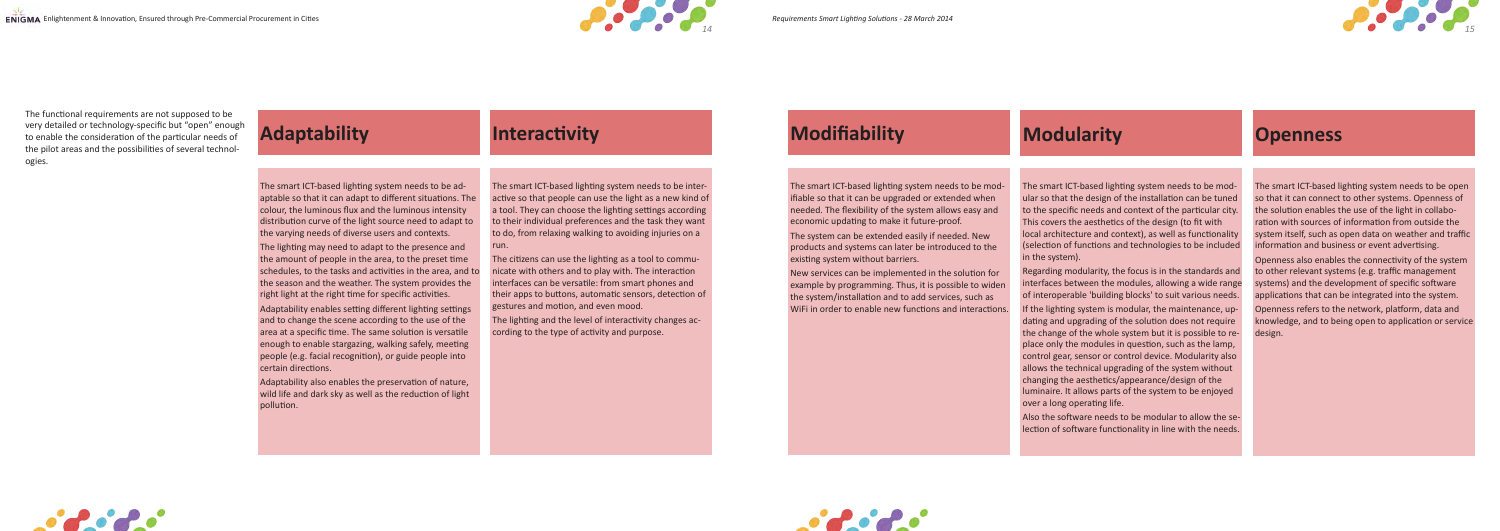

# **Towards assessment criteria for the evaluation of tenders**

The final step in WP1.6 is to define dimensions and aspects that allow the assessment of tenders in WP3 of the ENIGMA project. This will be used to propose assessment criteria for the tender, covering:

- the desired societal impact
- functional requirements for the smart ICT-based lighting system

This step is the combined effort of Aalto, ILI, TNO, AgentschapNL and the city of Eindhoven. It builds on the results of the previous steps to create concrete input for the tender process of WP3. The result is a proposal for a set of assessment criteria that will be further developed in WP3, where market consultations will be held with industrial parties. The outcome of the expert and market consultations may lead to adaptations in the formulation of the assessment criteria. This proposed set of criteria may not necessarily be applied as such in the tender procedure, a subset may prove sufficient and weighting factors need to be added. Please refer to the ENIGMA website (www.









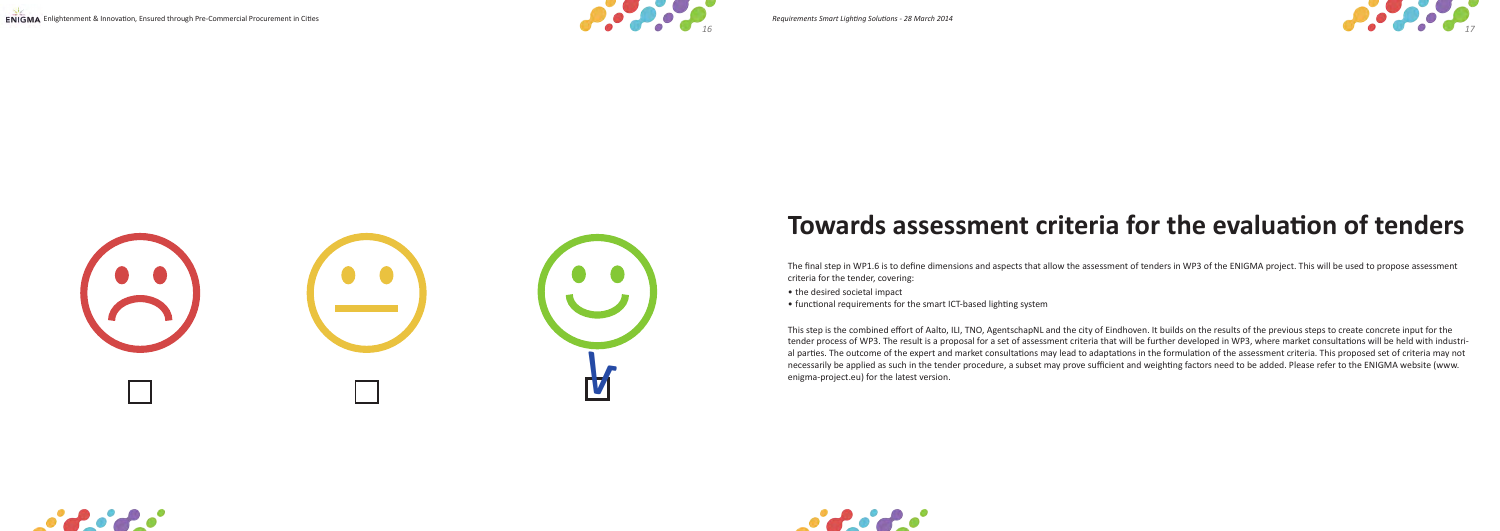

# **Proposed assessment criteria**

The ENIGMA partner cities have defined common societal needs related to smart ICT-based lighting systems. Addressing these needs is vital for becoming vibrant and sustainable cities, which is a path towards becoming Smart Cities. Fulfilling these needs requires a step change in smart ICT-based lighting systems. Smart ICT-based lighting systems integrate services, ICT data applications, devices and/ or infrastructure towards meaningful applications that contribute to desired societal impact.

The ENIGMA partner cities are searching for intelligent lighting systems that serve a first step in becoming vibrant & sustainable cities. Smart ICT-based lighting systems need to:

- provide a wide range of applications that contribute to desired societal impact in various city settings (as described in the report of WP1.4 Specifying Desired Societal Impact)
- be highly integrable with different current and future architectures and systems (as described in the previous chapter of this report)

In this section we define the proposed assessment criteria.



### Active & healthy citizens **Good economic climate** Strong social networks **Business** Adaptability **Business aspects** aspects aspects

The smart ICT-based lighting system provides the right light at the right place at the right time to enable an active and healthy lifestyle. It makes the citizens feel comfortable and safe, and invites them to spend more time outside. It informs them on activities currently going on in the city and provides easy routing and guidance to the events they like. Factors in assessing this are:

- The amount of people being active
- The diversity of people being active
- The diversity of activities
- The accessibility of activities
- The level of activeness

The smart ICT-based lighting system fosters the development of the economic climate. It makes people feel welcome, visitors stay longer and return more often. It literally highlights the gems of the city. Because of the good business prospect new entrepreneurs are attracted to set up commercial activities in the city. Factors in assessing this are:

- The amount of visitors
- The amount of people enjoying city gems and activities
- The number of commercial activities and new businesses being set up

# **Strong social networks Adaptability**

The smart ICT-based lighting system supports the social fabric in the city. It provides an inviting atmosphere for people to be and meet each other. They also provide entertaining places, for people with common interests to socialize. By creating a diversity of experiences for different social groups, the smart lighting system ensures there is a place and time for everybody to meet others for a joint activity. Factors in assessing this are:

- The diversity of social groups
- The amount of new social groups
- The sense of belonging to the cities' identity

The smart ICT-based lighting system needs to be adaptable in order to enable changing the lighting settings according to the varying needs of diverse users and contexts. It provides the right light at the right place at the right time. Factors in assessing this are:

- The variety of users
- The variety of contexts
- The number of light settings

The smart ICT-based lighting system needs to be modular in order to fit the design of the installation to specific needs and to facilitate the maintenance of the system. Factors in assessing this are:

• The well-founded architecture of the system and module interfaces • The standardisation of the interfaces (mechanical, electrical, software) • The interoperability of modules • The interchangeability of the modules • The understanding of the applicability of the system for diverse contexts

**Salara** 

The smart ICT-based lighting system needs to be interactive in order to enable the people to control and "play" with the light. Factors in assessing this are:

- The level of influence people can have on the system settings
- The variety of people with access to the system
- The number of accessible different system settings

The smart ICT-based lighting system needs to be open in order to connect it to other systems and to enable other systems to connect with the lighting system. Factors in assessing this are:

- The accessibility of the network and infrastructure
- The accessibility of modules
- The accessibility of the data
- The accessibility of knowledge gathered with the system
- The connectivity of the system to other relevant systems, applications and domains

The smart ICT-based lighting system needs to be modifiable in order to upgrade or extend the system if needed to make it future-proof. Factors in assessing this are:

- The number of foreseen upgrade options over time
- The scalability of the system
- The understanding of the system boundaries and inherent limitations

Next to the criteria derived from the societal impact and functional requirements, the smart ICT-based lighting solution will have to comply with additional criteria related to the pre-commercial procurement process. The smart ICTbased lighting system needs to provide a sound business case for the short and longer term. Factors in assessing this are:

- The feasibility of the complete system within the time frame of ENIGMA
- The business perspective with the smart ICT-based lighting solution on the longer term (beyond the pilots in ENIGMA)

As the call is aimed at developing generic solutions that could potentially be applied in all European cities, the market potential for these new developed cities is enormous. The city specific challenges, are of a diverse nature; resembling the diversity of challenges that could be encountered across Europe. A smart system solution that is functional for these five cities; has a good chance to be useful and appreciated for an extensive number of European applications.

The smart ICT-based lighting system enables social wealth. By providing an enjoyable outdoor environment people are encouraged to spend time outside and take care of their nearby environment together. The system makes parks and nature more attractive after dark. Citizens are invited to take part in social activities in natural environments. Factors in assessing this are:

- The increase in sustainable behaviour
- The increase of social responsibility

The smart ICT-based lighting system needs to be sustainable so that it allows the cities to achieve their sustainability targets. A wide notion of sustainability is applied that includes the impact of the system on the environment in the city, such as light pollution and the preservation of the (urban) environment. Factors in assessing this are:

- The usage of energy saving measures over the total life cycle
- The application of renewable and recyclable materials
- The amount light pollution

The smart ICT-based smart lighting system provides an open platform for the development of various applications and services to improve quality of life in the city. It actively seeks for business models that encourage sustainable behaviour and new sustainable business with environmentally friendly solutions. It creates a platform on which attractive, yet affordable, high quality outdoor spaces can be realised. The system creates value for various stakeholders at reasonable integral costs. Factors in assessing this are:

• The implementation of sustainable business models

### **Modularity**

### **Interactivity**

### **Openness**

**A vibrant city**

**Integrable system architecture**

**A sustainable city**



## **Social wealth Caring for the environment Sustainable economy**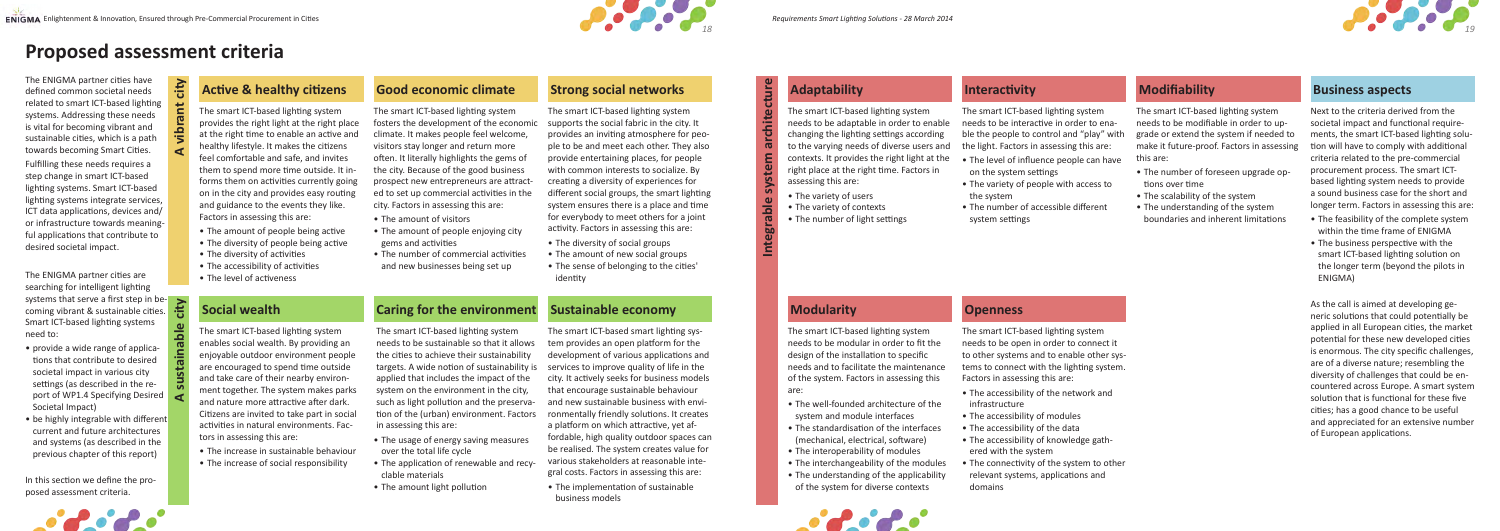

# **Appendices**







The Appendix lists the input from the partners collected in the workshop on 15 January 2014 in Stavanger. The raw input from the partners is presented in order to keep the procedure transparent. It is admitted that the definition of a functional requirement was not easy and it can be disputed whether all inputs in the Appendix are functional. However, the final requirements can be seen as functional, since they refer to the wanted functions of the solution without being too specific about the precise technology to be used.

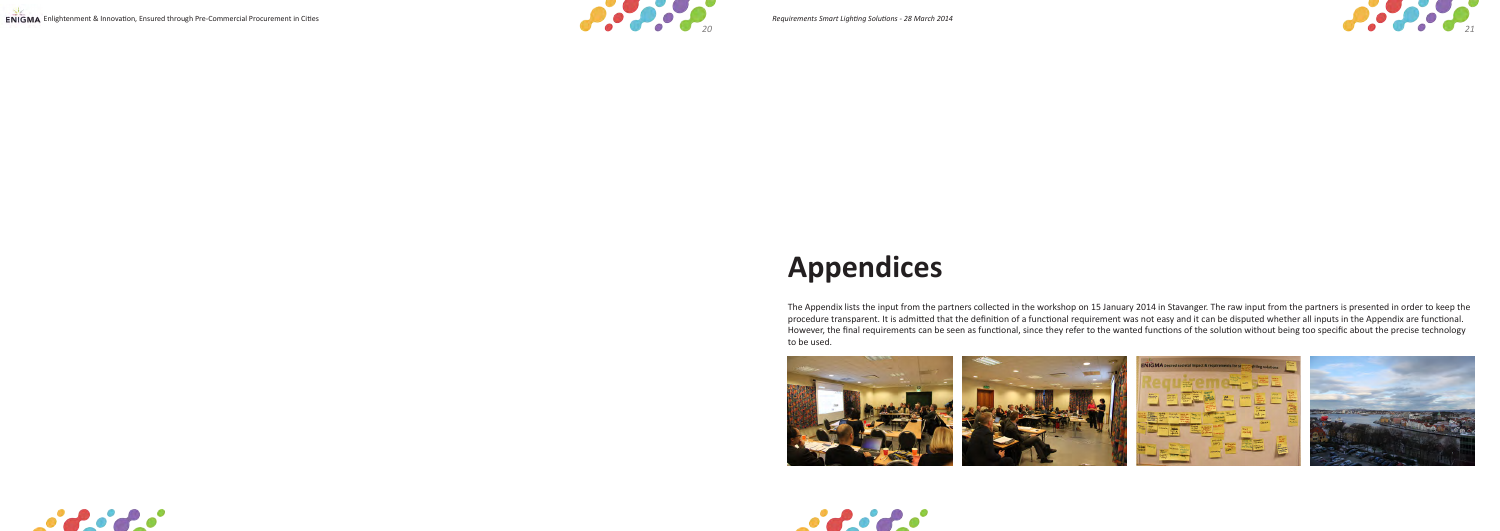

# **Adaptability Interactivity Modifiability Modularity Openness**

- Light on the right places *(no stray light)*
- Right monumental lighting
- Dynamic lighting to represent and communicate city rhythm (events, life etc.)
- Possibility to change light distribution
- Adjusting lighting according to user
- Right light on right time
- Dimmability
- Dimmability
- Give no light pollution
- Dark sky preservation, low polluting lighting
- Colour
- Colour
- Give the feeling it is "natural" like sun-rays, not artificial
- ADHD avoidance *(=related to the quality of light)*
- Motion sensor
- Right light distribution
- Avoiding femur fractures *(=related to quantity of light and lighting design)*
- Locally adaptable to the surroundings (right amount of light locally)
- More light with more activity
- Adaptive depending on type of presence
- Physical easy adaptable light source (minimum impact on the environment)
- Variations in light (intensity, direction, colour)
- Adjusted to the users in the area
- Preserving urban environment
- Give aesthetic effect on surroundings/nature
- Traffic jam signalling *(=informing about traffic jams)*

- Controlled by users
- Interactive
- Combine light and music (sound)
- Gaming
- Design on demand
- Advertising
- Surprised with something new
- Intimate contact with my friends *(=socializing)*
- Mood light: light which detects the mood you are in and reacts
- Users switch off lighting in many methods
- Monitoring various events and report
- Guidance
- Full controllability





- Scale adjustable
- Transferable
- Easy to program and maintain • Flexibility



- Modularity
- Modularity
- Modular ("Lego" building blocks)
- Maintenance
- Well operated
- Modularity
- Reasonable maintenance (costs + equipment)
- Discrete design (subtle)

- Open system (upgradeability)
- Open solutions
- Open systems
- Open modular system
- Connectivity
- WiFi

As part of the workshop on 15 January 2014 in Stavanger, the inputs from the ENIGMA project partners was collected on requirements for smart lighting solutions. The requirements are clustered into five groups.

Repetition is not removed in the lists but it indicates the frequency of the requirements.

*(The text in brackets in italics provides some additional descriptions.)*

# **Results of the workshop to collect requirements**